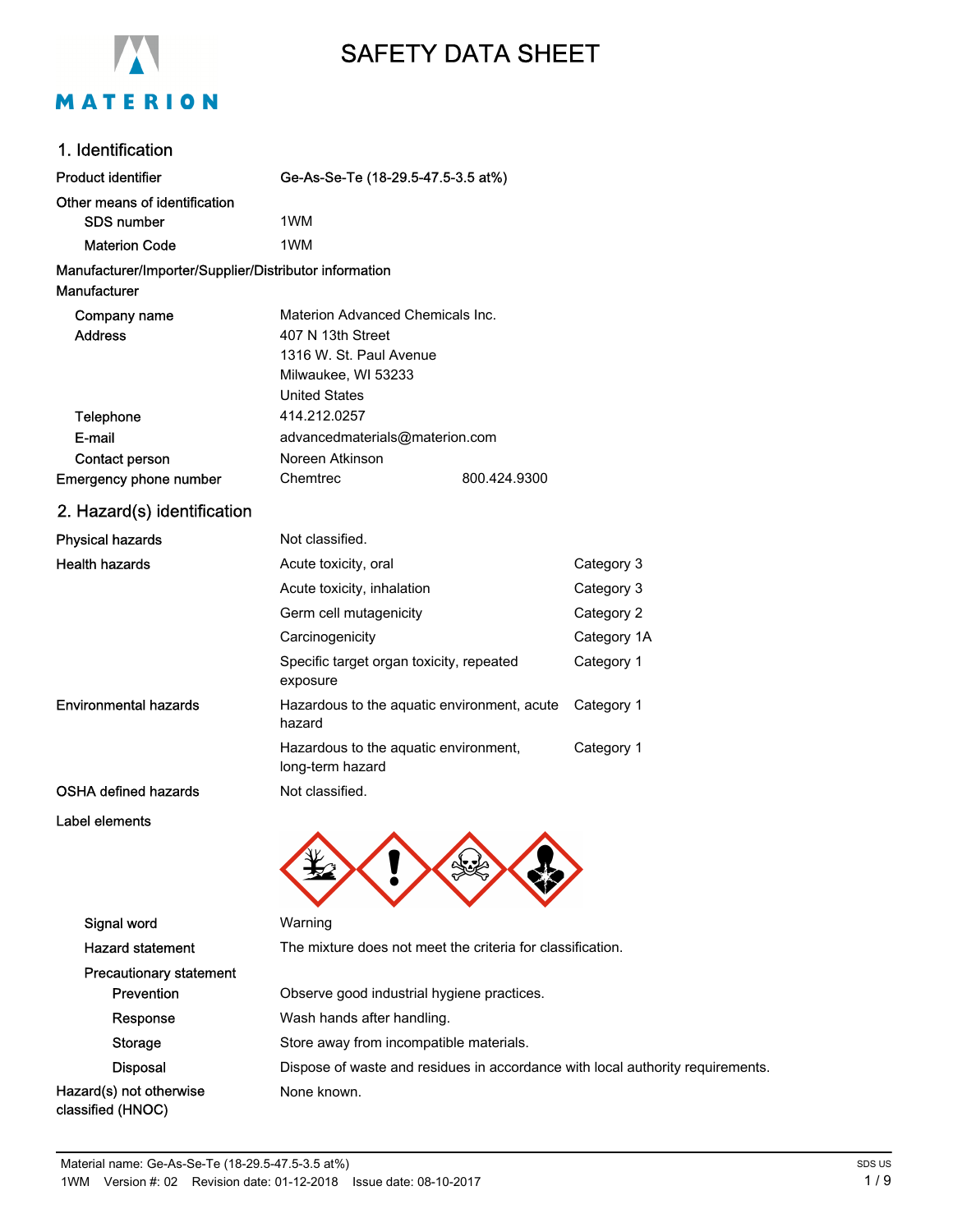Supplemental information 16.4% of the mixture consists of component(s) of unknown acute oral toxicity. 100% of the mixture consists of component(s) of unknown acute dermal toxicity. 22.2% of the mixture consists of component(s) of unknown acute inhalation toxicity. 71.2% of the mixture consists of component(s) of unknown acute hazards to the aquatic environment. 71.2% of the mixture consists of component(s) of unknown long-term hazards to the aquatic environment. For further information, please contact the Product Stewardship Department at +1.800.862.4118.

#### 3. Composition/information on ingredients

#### Mixtures

| <b>Chemical name</b>                     | Common name and synonyms | <b>CAS number</b> | %    |
|------------------------------------------|--------------------------|-------------------|------|
| Arsenic                                  |                          | 7440-38-2         |      |
| Selenium                                 |                          | 7782-49-2         |      |
| Tellurium                                |                          | 13494-80-9        |      |
| Other components below reportable levels |                          |                   | 16.3 |

\*Designates that a specific chemical identity and/or percentage of composition has been withheld as a trade secret.

| 4. First-aid measures                                                        |                                                                                                                     |
|------------------------------------------------------------------------------|---------------------------------------------------------------------------------------------------------------------|
| Inhalation                                                                   | Move to fresh air. Call a physician if symptoms develop or persist.                                                 |
| <b>Skin contact</b>                                                          | Wash off with soap and water. Get medical attention if irritation develops and persists.                            |
| Eye contact                                                                  | Do not rub eyes. Rinse with water. Get medical attention if irritation develops and persists.                       |
| Ingestion                                                                    | Rinse mouth. Get medical attention if symptoms occur.                                                               |
| Most important<br>symptoms/effects, acute and<br>delayed                     | Headache. Dusts may irritate the respiratory tract, skin and eyes.                                                  |
| Indication of immediate medical<br>attention and special treatment<br>needed | Treat symptomatically.                                                                                              |
| <b>General information</b>                                                   | Ensure that medical personnel are aware of the material(s) involved, and take precautions to<br>protect themselves. |
| 5. Fire-fighting measures                                                    |                                                                                                                     |
| Suitable extinguishing media                                                 | Foam. Powder. Carbon dioxide (CO2).                                                                                 |
| Unsuitable extinguishing media                                               | Do not use water jet as an extinguisher, as this will spread the fire.                                              |
| Specific hazards arising from<br>the chemical                                | During fire, gases hazardous to health may be formed.                                                               |
| Special protective equipment<br>and precautions for firefighters             | Self-contained breathing apparatus and full protective clothing must be worn in case of fire.                       |
| Fire fighting<br>equipment/instructions                                      | Move containers from fire area if you can do so without risk.                                                       |
| Specific methods                                                             | Use standard firefighting procedures and consider the hazards of other involved materials.                          |
| General fire hazards                                                         | No unusual fire or explosion hazards noted.                                                                         |
| <b>6. Appidental relegge meggures</b>                                        |                                                                                                                     |

#### 6. Accidental release measures

| Personal precautions, protective | Keep unnecessary personnel away. Wear appropriate protective equipment and clothing during                                                                     |
|----------------------------------|----------------------------------------------------------------------------------------------------------------------------------------------------------------|
| equipment and emergency          | clean-up. Use a NIOSH/MSHA approved respirator if there is a risk of exposure to dust/fume at                                                                  |
| procedures                       | levels exceeding the exposure limits. For personal protection, see section 8 of the SDS.                                                                       |
| Methods and materials for        | Avoid the generation of dusts during clean-up. Collect dust using a vacuum cleaner equipped with                                                               |
| containment and cleaning up      | HEPA filter. Stop the flow of material, if this is without risk.                                                                                               |
|                                  | Large Spills: Wet down with water and dike for later disposal. Shovel the material into waste<br>container. Following product recovery, flush area with water. |

Small Spills: Sweep up or vacuum up spillage and collect in suitable container for disposal. For waste disposal, see section 13 of the SDS.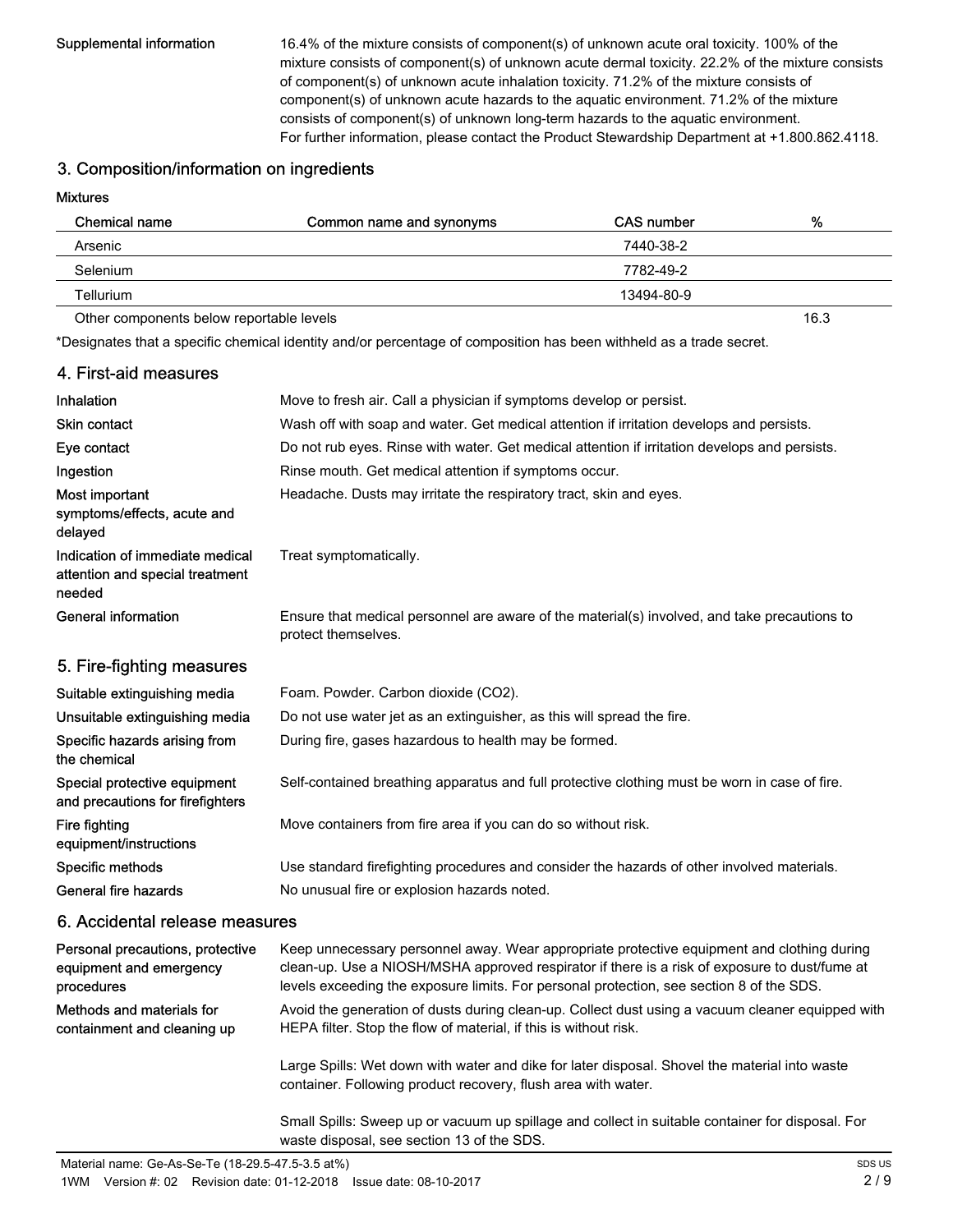**Environmental precautions** Avoid discharge into drains, water courses or onto the ground.

#### 7. Handling and storage

Precautions for safe handling

Conditions for safe storage, including any incompatibilities Minimize dust generation and accumulation. Provide appropriate exhaust ventilation at places where dust is formed. Avoid prolonged exposure. Practice good housekeeping.

Store in original tightly closed container. Store in a well-ventilated place. Store away from incompatible materials (see Section 10 of the SDS).

#### 8. Exposure controls/personal protection

#### Occupational exposure limits

#### US. OSHA Specifically Regulated Substances (29 CFR 1910.1001-1050)

| Components                                                                       |              | <b>Type</b> |                 |          | Value |                      |  |
|----------------------------------------------------------------------------------|--------------|-------------|-----------------|----------|-------|----------------------|--|
| Arsenic (CAS 7440-38-2)                                                          |              | <b>TWA</b>  |                 |          |       | $0.01$ mg/m $3$      |  |
| US. OSHA Table Z-1 Limits for Air Contaminants (29 CFR 1910.1000)                |              |             |                 |          |       |                      |  |
| Components                                                                       |              | <b>Type</b> |                 |          | Value |                      |  |
| Selenium (CAS 7782-49-2)                                                         |              | <b>PEL</b>  |                 |          |       | $0.2$ mg/m $3$       |  |
| Tellurium (CAS 13494-80-9)                                                       |              | PEL         |                 |          |       | $0.1$ mg/m $3$       |  |
| <b>US. ACGIH Threshold Limit Values</b>                                          |              |             |                 |          |       |                      |  |
| Components                                                                       |              | <b>Type</b> |                 |          | Value |                      |  |
| Arsenic (CAS 7440-38-2)                                                          |              | <b>TWA</b>  |                 |          |       | $0.01$ mg/m $3$      |  |
| Selenium (CAS 7782-49-2)                                                         |              | <b>TWA</b>  |                 |          |       | $0.2$ mg/m $3$       |  |
| Tellurium (CAS 13494-80-9)                                                       |              | <b>TWA</b>  |                 |          |       | $0.1$ mg/m $3$       |  |
| US. NIOSH: Pocket Guide to Chemical Hazards                                      |              |             |                 |          |       |                      |  |
| Components                                                                       |              | <b>Type</b> |                 |          | Value |                      |  |
| Arsenic (CAS 7440-38-2)                                                          |              | Ceiling     |                 |          |       | $0.002$ mg/m $3$     |  |
| Selenium (CAS 7782-49-2)                                                         |              | <b>TWA</b>  |                 |          |       | $0.2$ mg/m $3$       |  |
| Tellurium (CAS 13494-80-9)                                                       |              | <b>TWA</b>  |                 |          |       | $0.1$ mg/m $3$       |  |
| US. California Code of Regulations, Title 8, Section 5155. Airborne Contaminants |              |             |                 |          |       |                      |  |
| Components                                                                       |              | <b>Type</b> |                 |          | Value |                      |  |
| Arsenic (CAS 7440-38-2)                                                          |              | <b>PEL</b>  |                 |          |       | $0.01$ mg/m $3$      |  |
|                                                                                  |              | <b>TWA</b>  |                 |          |       | 0.005 mg/m3          |  |
| Selenium (CAS 7782-49-2)                                                         |              | PEL         |                 |          |       | $0.2$ mg/m $3$       |  |
| Tellurium (CAS 13494-80-9)                                                       |              | PEL         |                 |          |       | $0.1$ mg/m $3$       |  |
| <b>Biological limit values</b>                                                   |              |             |                 |          |       |                      |  |
| <b>ACGIH Biological Exposure Indices</b>                                         |              |             |                 |          |       |                      |  |
| Components                                                                       | Value        |             | Determinant     | Specimen |       | <b>Sampling Time</b> |  |
| Arsenic (CAS 7440-38-2)                                                          | $35 \mu g/l$ |             | Inorganic       | Urine    |       | $\star$              |  |
|                                                                                  |              |             | arsenic, plus   |          |       |                      |  |
|                                                                                  |              |             | methylated      |          |       |                      |  |
|                                                                                  |              |             | metabolites, as |          |       |                      |  |
|                                                                                  |              |             | As              |          |       |                      |  |

\* - For sampling details, please see the source document.

Good general ventilation (typically 10 air changes per hour) should be used. Ventilation rates should be matched to conditions. If applicable, use process enclosures, local exhaust ventilation, or other engineering controls to maintain airborne levels below recommended exposure limits. If exposure limits have not been established, maintain airborne levels to an acceptable level. If engineering measures are not sufficient to maintain concentrations of dust particulates below the Occupational Exposure Limit (OEL), suitable respiratory protection must be worn. If material is ground, cut, or used in any operation which may generate dusts, use appropriate local exhaust ventilation to keep exposures below the recommended exposure limits. Appropriate engineering controls

Control parameters **Follow** standard monitoring procedures.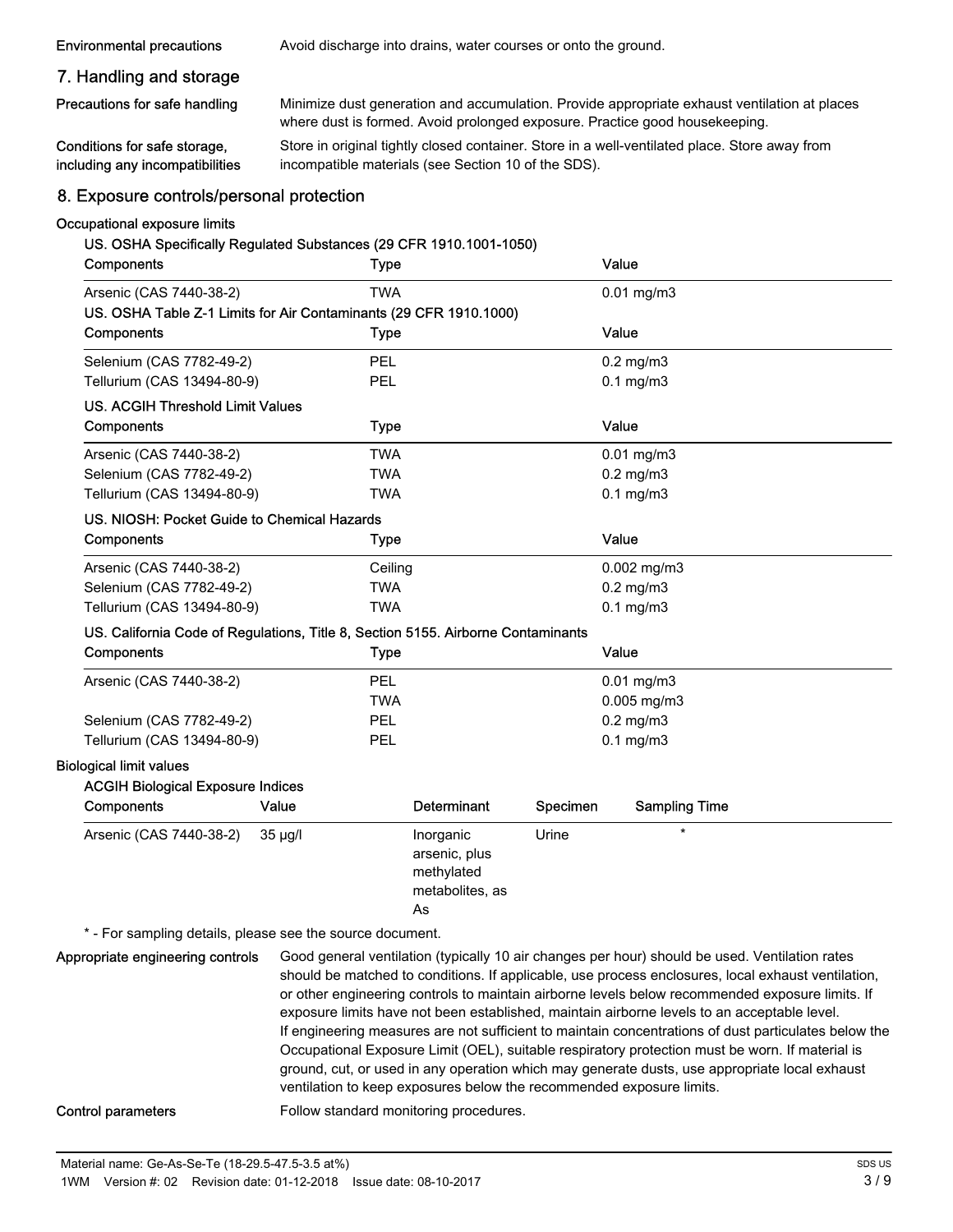#### Individual protection measures, such as personal protective equipment

| Eye/face protection            | Wear safety glasses with side shields (or goggles).                                                                                        |  |  |
|--------------------------------|--------------------------------------------------------------------------------------------------------------------------------------------|--|--|
| <b>Skin protection</b>         |                                                                                                                                            |  |  |
| Hand protection                | Wear appropriate chemical resistant gloves.                                                                                                |  |  |
| Other                          | Wear suitable protective clothing.                                                                                                         |  |  |
| Respiratory protection         | Use a NIOSH/MSHA approved respirator if there is a risk of exposure to dust/fume at levels<br>exceeding the exposure limits.               |  |  |
| <b>Thermal hazards</b>         | Wear appropriate thermal protective clothing, when necessary.                                                                              |  |  |
| General hygiene considerations | Always observe good personal hygiene measures, such as washing after handling the material<br>and before eating, drinking, and/or smoking. |  |  |

# 9. Physical and chemical properties

Appearance

| <b>Physical state</b>                             | Solid.                     |
|---------------------------------------------------|----------------------------|
| Form                                              | Powder.                    |
| Color                                             | Not available.             |
| Odor                                              | Not available.             |
| Odor threshold                                    | Not available.             |
| рH                                                | Not available.             |
| Melting point/freezing point                      | 356 °F (180 °C) estimated  |
| Initial boiling point and boiling<br>range        | 1265 °F (685 °C) estimated |
| Flash point                                       | Not available.             |
| <b>Evaporation rate</b>                           | Not available.             |
| Flammability (solid, gas)                         | Not available.             |
| Upper/lower flammability or explosive limits      |                            |
| <b>Flammability limit - lower</b><br>(%)          | Not available.             |
| <b>Flammability limit - upper</b><br>(%)          | Not available.             |
| Explosive limit - lower (%)                       | Not available.             |
| Explosive limit - upper (%)                       | Not available.             |
| Vapor pressure                                    | 4388.04 hPa estimated      |
| <b>Vapor density</b>                              | Not available.             |
| Relative density                                  | Not available.             |
| Solubility(ies)                                   |                            |
| Solubility (water)                                | Not available.             |
| <b>Partition coefficient</b><br>(n-octanol/water) | Not available.             |
| Auto-ignition temperature                         | Not available.             |
| Decomposition temperature                         | Not available.             |
| Viscosity                                         | Not available.             |
| Other information                                 |                            |
| Density                                           | 5.09 g/cm3 estimated       |
| <b>Explosive properties</b>                       | Not explosive.             |
| <b>Oxidizing properties</b>                       | Not oxidizing.             |
| Specific gravity                                  | 5.09 estimated             |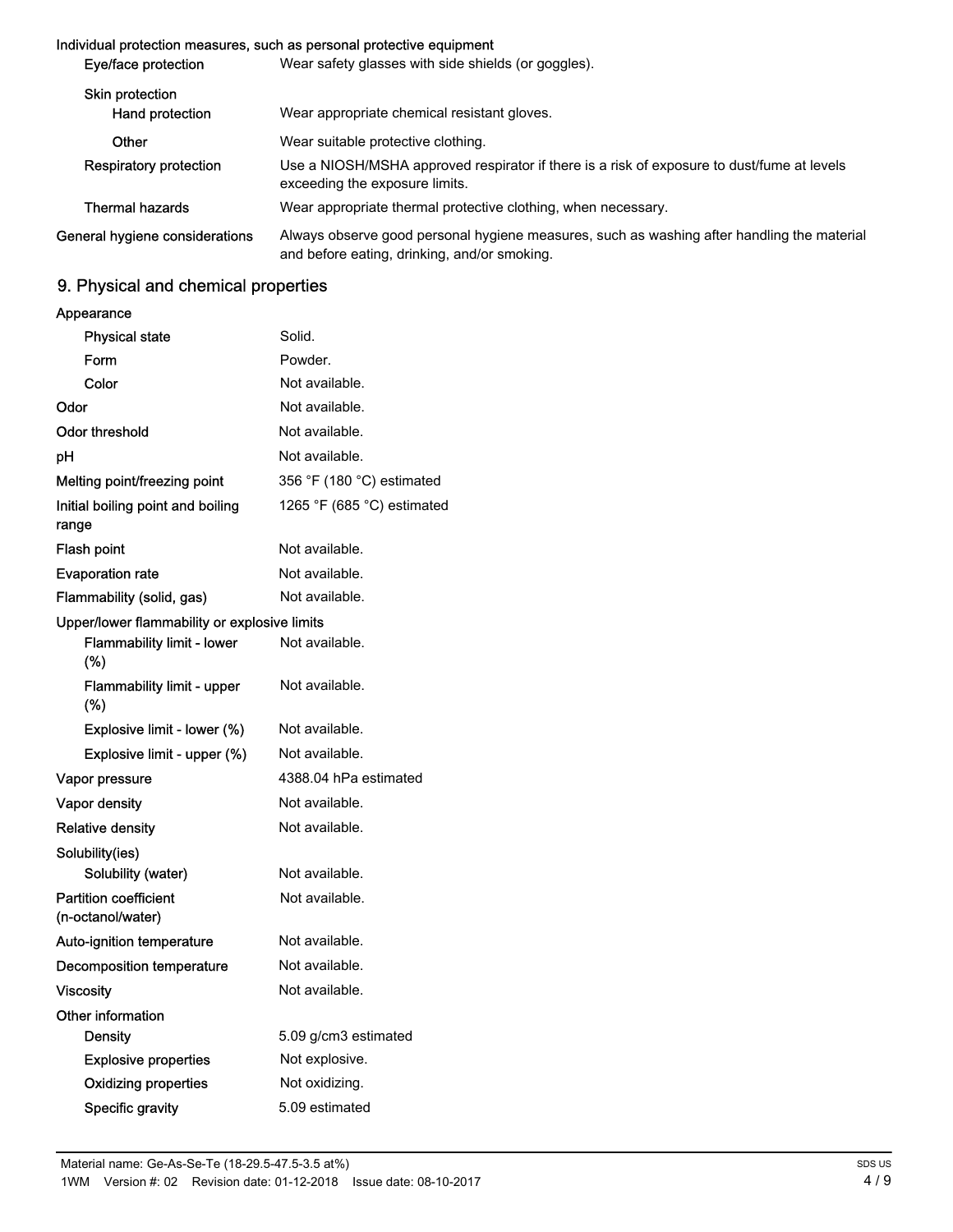# 10. Stability and reactivity

| <b>Reactivity</b>                     | The product is stable and non-reactive under normal conditions of use, storage and transport. |
|---------------------------------------|-----------------------------------------------------------------------------------------------|
| <b>Chemical stability</b>             | Material is stable under normal conditions.                                                   |
| Possibility of hazardous<br>reactions | Hazardous polymerization does not occur.                                                      |
| Conditions to avoid                   | Contact with incompatible materials.                                                          |
| Incompatible materials                | Acids. Strong oxidizing agents. Chlorine.                                                     |
| Hazardous decomposition<br>products   | No hazardous decomposition products are known.                                                |

# 11. Toxicological information

#### Information on likely routes of exposure

| <b>Inhalation</b>                                                                  | Dust may irritate respiratory system. Prolonged inhalation may be harmful.                                                                                                                            |  |  |
|------------------------------------------------------------------------------------|-------------------------------------------------------------------------------------------------------------------------------------------------------------------------------------------------------|--|--|
| <b>Skin contact</b>                                                                | Dust or powder may irritate the skin.                                                                                                                                                                 |  |  |
| Eye contact                                                                        | Dust may irritate the eyes.                                                                                                                                                                           |  |  |
| Ingestion                                                                          | Expected to be a low ingestion hazard.                                                                                                                                                                |  |  |
| Symptoms related to the<br>physical, chemical and<br>toxicological characteristics | Headache. Dusts may irritate the respiratory tract, skin and eyes.                                                                                                                                    |  |  |
| Information on toxicological effects                                               |                                                                                                                                                                                                       |  |  |
| <b>Acute toxicity</b>                                                              | Not known.                                                                                                                                                                                            |  |  |
| Skin corrosion/irritation                                                          | Prolonged skin contact may cause temporary irritation.                                                                                                                                                |  |  |
| Serious eye damage/eye<br>irritation                                               | Direct contact with eyes may cause temporary irritation.                                                                                                                                              |  |  |
| Respiratory or skin sensitization                                                  |                                                                                                                                                                                                       |  |  |
| Respiratory sensitization                                                          | Not a respiratory sensitizer.                                                                                                                                                                         |  |  |
| Skin sensitization                                                                 | This product is not expected to cause skin sensitization.                                                                                                                                             |  |  |
| Germ cell mutagenicity                                                             | No data available to indicate product or any components present at greater than 0.1% are<br>mutagenic or genotoxic.                                                                                   |  |  |
| Carcinogenicity                                                                    | Risk of cancer cannot be excluded with prolonged exposure.                                                                                                                                            |  |  |
| IARC Monographs. Overall Evaluation of Carcinogenicity                             |                                                                                                                                                                                                       |  |  |
| Arsenic (CAS 7440-38-2)                                                            | 1 Carcinogenic to humans.                                                                                                                                                                             |  |  |
| Selenium (CAS 7782-49-2)                                                           | 3 Not classifiable as to carcinogenicity to humans.                                                                                                                                                   |  |  |
|                                                                                    | OSHA Specifically Regulated Substances (29 CFR 1910.1001-1050)                                                                                                                                        |  |  |
| Arsenic (CAS 7440-38-2)                                                            | Cancer                                                                                                                                                                                                |  |  |
|                                                                                    | US. National Toxicology Program (NTP) Report on Carcinogens                                                                                                                                           |  |  |
| Arsenic (CAS 7440-38-2)                                                            | Known To Be Human Carcinogen.                                                                                                                                                                         |  |  |
| Reproductive toxicity                                                              | This product is not expected to cause reproductive or developmental effects.                                                                                                                          |  |  |
| Specific target organ toxicity -<br>single exposure                                | Not classified.                                                                                                                                                                                       |  |  |
| Specific target organ toxicity -<br>repeated exposure                              | Not classified.                                                                                                                                                                                       |  |  |
| Aspiration hazard                                                                  | Not an aspiration hazard.                                                                                                                                                                             |  |  |
| <b>Chronic effects</b>                                                             | Prolonged inhalation may be harmful. Prolonged exposure may cause chronic effects.                                                                                                                    |  |  |
| 12. Ecological information                                                         |                                                                                                                                                                                                       |  |  |
| Ecotoxicity                                                                        | The product is not classified as environmentally hazardous. However, this does not exclude the<br>possibility that large or frequent spills can have a harmful or damaging effect on the environment. |  |  |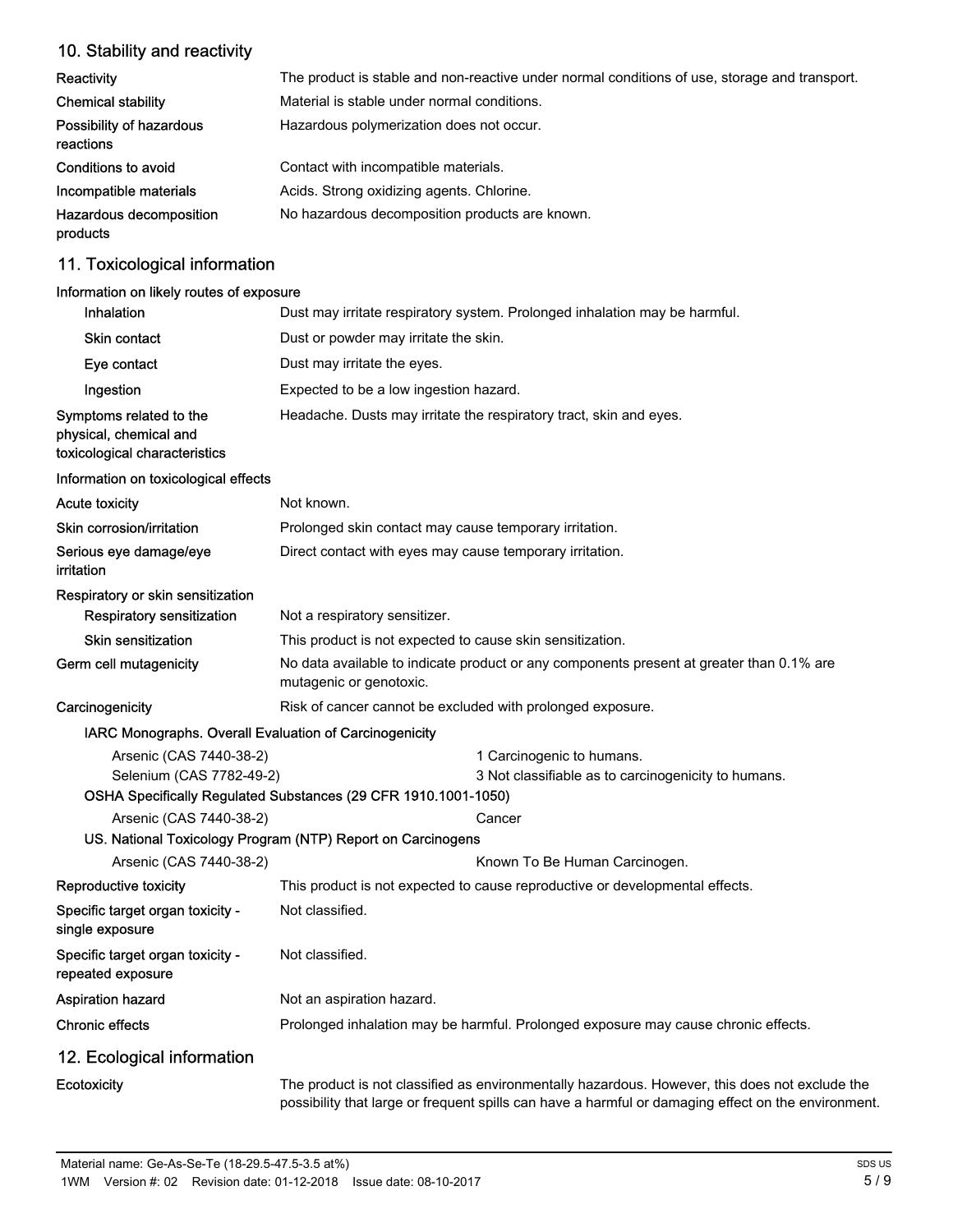| <b>Product</b>                                                      |                                                                                                                   | <b>Species</b>                                                                                                                                                                                      | <b>Test Results</b>              |  |
|---------------------------------------------------------------------|-------------------------------------------------------------------------------------------------------------------|-----------------------------------------------------------------------------------------------------------------------------------------------------------------------------------------------------|----------------------------------|--|
| Ge-As-Se-Te (18-29.5-47.5-3.5 at%)                                  |                                                                                                                   |                                                                                                                                                                                                     |                                  |  |
| Aquatic                                                             |                                                                                                                   |                                                                                                                                                                                                     |                                  |  |
| Fish                                                                | <b>LC50</b>                                                                                                       | Fish                                                                                                                                                                                                | 34.2561 mg/l, 96 hours estimated |  |
| Components                                                          |                                                                                                                   | <b>Species</b>                                                                                                                                                                                      | <b>Test Results</b>              |  |
| Arsenic (CAS 7440-38-2)                                             |                                                                                                                   |                                                                                                                                                                                                     |                                  |  |
| Aquatic                                                             |                                                                                                                   |                                                                                                                                                                                                     |                                  |  |
| Fish                                                                | <b>LC50</b>                                                                                                       | Fathead minnow (Pimephales promelas) 9.9 mg/l, 96 hours                                                                                                                                             |                                  |  |
|                                                                     |                                                                                                                   | * Estimates for product may be based on additional component data not shown.                                                                                                                        |                                  |  |
| Persistence and degradability                                       |                                                                                                                   |                                                                                                                                                                                                     |                                  |  |
| <b>Bioaccumulative potential</b>                                    | No data available.                                                                                                |                                                                                                                                                                                                     |                                  |  |
| Mobility in soil                                                    | No data available.                                                                                                |                                                                                                                                                                                                     |                                  |  |
| Other adverse effects                                               |                                                                                                                   | No other adverse environmental effects (e.g. ozone depletion, photochemical ozone creation                                                                                                          |                                  |  |
|                                                                     |                                                                                                                   | potential, endocrine disruption, global warming potential) are expected from this component.                                                                                                        |                                  |  |
| 13. Disposal considerations                                         |                                                                                                                   |                                                                                                                                                                                                     |                                  |  |
| <b>Disposal instructions</b>                                        |                                                                                                                   | Collect and reclaim or dispose in sealed containers at licensed waste disposal site.                                                                                                                |                                  |  |
| Local disposal regulations                                          |                                                                                                                   | Dispose in accordance with all applicable regulations.                                                                                                                                              |                                  |  |
| Hazardous waste code                                                | The waste code should be assigned in discussion between the user, the producer and the waste<br>disposal company. |                                                                                                                                                                                                     |                                  |  |
| Waste from residues / unused<br>products<br>Disposal instructions). |                                                                                                                   | Dispose of in accordance with local regulations. Empty containers or liners may retain some<br>product residues. This material and its container must be disposed of in a safe manner (see:         |                                  |  |
| Contaminated packaging                                              | disposal.                                                                                                         | Since emptied containers may retain product residue, follow label warnings even after container is<br>emptied. Empty containers should be taken to an approved waste handling site for recycling or |                                  |  |
| 14. Transport information                                           |                                                                                                                   |                                                                                                                                                                                                     |                                  |  |
| <b>DOT</b>                                                          |                                                                                                                   |                                                                                                                                                                                                     |                                  |  |
| UN number                                                           | <b>UN3288</b>                                                                                                     |                                                                                                                                                                                                     |                                  |  |
| UN proper shipping name<br>Transport hazard class(es)               |                                                                                                                   | Toxic solid, inorganic, n.o.s., MARINE POLLUTANT                                                                                                                                                    |                                  |  |
| <b>Class</b>                                                        | 6.1(PGI, II)                                                                                                      |                                                                                                                                                                                                     |                                  |  |
| Subsidiary risk                                                     |                                                                                                                   |                                                                                                                                                                                                     |                                  |  |
| Label(s)                                                            | 6.1                                                                                                               |                                                                                                                                                                                                     |                                  |  |
| Packing group                                                       | $\mathsf{II}$                                                                                                     |                                                                                                                                                                                                     |                                  |  |
| <b>Environmental hazards</b>                                        |                                                                                                                   |                                                                                                                                                                                                     |                                  |  |
| Marine pollutant                                                    | Yes                                                                                                               |                                                                                                                                                                                                     |                                  |  |
| Special precautions for user                                        |                                                                                                                   | Read safety instructions, SDS and emergency procedures before handling.                                                                                                                             |                                  |  |
| <b>Special provisions</b>                                           | IB8, IP2, IP4, T3, TP33                                                                                           |                                                                                                                                                                                                     |                                  |  |
| Packaging exceptions                                                | 153                                                                                                               |                                                                                                                                                                                                     |                                  |  |
| Packaging non bulk                                                  | 212<br>242                                                                                                        |                                                                                                                                                                                                     |                                  |  |
| Packaging bulk<br><b>IATA</b>                                       |                                                                                                                   |                                                                                                                                                                                                     |                                  |  |
| <b>UN number</b>                                                    | <b>UN3288</b>                                                                                                     |                                                                                                                                                                                                     |                                  |  |
| UN proper shipping name                                             | Toxic solid, inorganic, n.o.s.                                                                                    |                                                                                                                                                                                                     |                                  |  |
| Transport hazard class(es)                                          |                                                                                                                   |                                                                                                                                                                                                     |                                  |  |
| <b>Class</b>                                                        | 6.1(PGI, II)                                                                                                      |                                                                                                                                                                                                     |                                  |  |
| Subsidiary risk                                                     |                                                                                                                   |                                                                                                                                                                                                     |                                  |  |
| Packing group                                                       | Ш                                                                                                                 |                                                                                                                                                                                                     |                                  |  |
| <b>Environmental hazards</b>                                        | No.                                                                                                               |                                                                                                                                                                                                     |                                  |  |
| <b>ERG Code</b>                                                     | 6L                                                                                                                |                                                                                                                                                                                                     |                                  |  |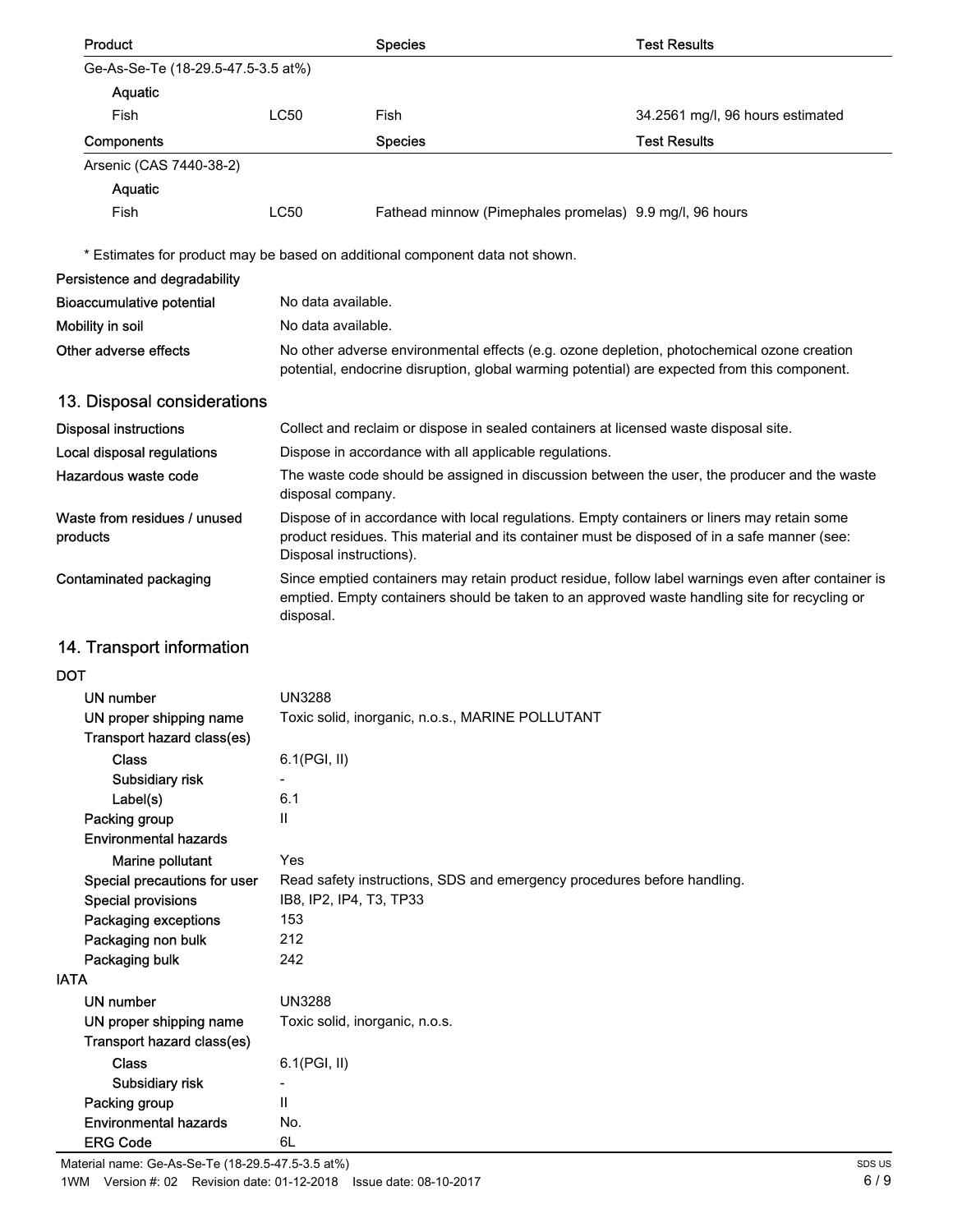|      | Special precautions for user<br>Other information | Read safety instructions, SDS and emergency procedures before handling. |
|------|---------------------------------------------------|-------------------------------------------------------------------------|
|      | Passenger and cargo<br>aircraft                   | Allowed with restrictions.                                              |
|      | Cargo aircraft only                               | Allowed with restrictions.                                              |
| IMDG |                                                   |                                                                         |
|      | UN number                                         | <b>UN3288</b>                                                           |
|      | UN proper shipping name                           | TOXIC SOLID, INORGANIC, N.O.S., MARINE POLLUTANT                        |
|      | Transport hazard class(es)                        |                                                                         |
|      | <b>Class</b>                                      | $6.1$ (PGI, II)                                                         |
|      | Subsidiary risk                                   | $\overline{\phantom{a}}$                                                |
|      | Packing group                                     | $\mathsf{II}$                                                           |
|      | Environmental hazards                             |                                                                         |
|      | Marine pollutant                                  | Yes                                                                     |
|      | <b>EmS</b>                                        | F-A, S-A                                                                |
|      | Special precautions for user                      | Read safety instructions, SDS and emergency procedures before handling. |
|      |                                                   |                                                                         |







15. Regulatory information

US federal regulations

This product is not known to be a "Hazardous Chemical" as defined by the OSHA Hazard Communication Standard, 29 CFR 1910.1200.

#### TSCA Section 12(b) Export Notification (40 CFR 707, Subpt. D)

Not regulated.

### CERCLA Hazardous Substance List (40 CFR 302.4)

Arsenic (CAS 7440-38-2) Listed.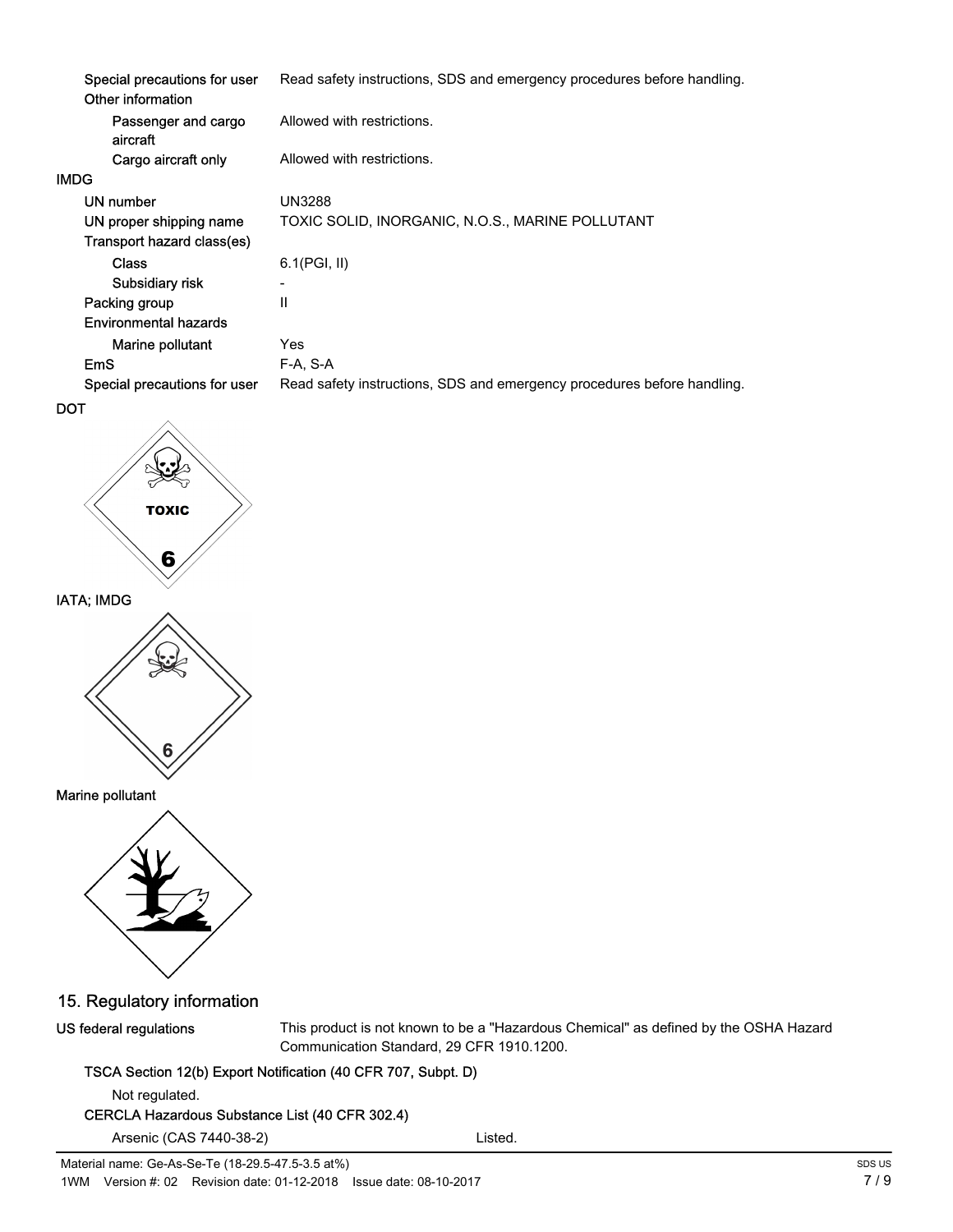| Selenium (CAS 7782-49-2)<br>SARA 304 Emergency release notification                                                                                       |                                                                                                                      | Listed.                                                                               |                                                                                                                        |
|-----------------------------------------------------------------------------------------------------------------------------------------------------------|----------------------------------------------------------------------------------------------------------------------|---------------------------------------------------------------------------------------|------------------------------------------------------------------------------------------------------------------------|
| Not regulated.                                                                                                                                            |                                                                                                                      |                                                                                       |                                                                                                                        |
| OSHA Specifically Regulated Substances (29 CFR 1910.1001-1050)                                                                                            |                                                                                                                      |                                                                                       |                                                                                                                        |
| Arsenic (CAS 7440-38-2)                                                                                                                                   |                                                                                                                      | Cancer<br>Liver<br>Skin<br>Respiratory irritation<br>Nervous system<br>Acute toxicity |                                                                                                                        |
| Superfund Amendments and Reauthorization Act of 1986 (SARA)                                                                                               |                                                                                                                      |                                                                                       |                                                                                                                        |
| <b>Hazard categories</b>                                                                                                                                  | Immediate Hazard - Yes<br>Delayed Hazard - Yes<br>Fire Hazard - No<br>Pressure Hazard - No<br>Reactivity Hazard - No |                                                                                       |                                                                                                                        |
| SARA 302 Extremely hazardous substance                                                                                                                    |                                                                                                                      |                                                                                       |                                                                                                                        |
| Not listed.                                                                                                                                               |                                                                                                                      |                                                                                       |                                                                                                                        |
| SARA 311/312 Hazardous<br>chemical                                                                                                                        | No                                                                                                                   |                                                                                       |                                                                                                                        |
| SARA 313 (TRI reporting)<br><b>Chemical name</b>                                                                                                          |                                                                                                                      | <b>CAS number</b>                                                                     | % by wt.                                                                                                               |
| Arsenic<br>Selenium                                                                                                                                       |                                                                                                                      | 7440-38-2<br>7782-49-2                                                                |                                                                                                                        |
| Other federal regulations                                                                                                                                 |                                                                                                                      |                                                                                       |                                                                                                                        |
| Clean Air Act (CAA) Section 112 Hazardous Air Pollutants (HAPs) List                                                                                      |                                                                                                                      |                                                                                       |                                                                                                                        |
| Arsenic (CAS 7440-38-2)<br>Selenium (CAS 7782-49-2)<br>Clean Air Act (CAA) Section 112(r) Accidental Release Prevention (40 CFR 68.130)<br>Not regulated. |                                                                                                                      |                                                                                       |                                                                                                                        |
| <b>Safe Drinking Water Act</b><br>(SDWA)                                                                                                                  | Not regulated.                                                                                                       |                                                                                       |                                                                                                                        |
| US state regulations                                                                                                                                      |                                                                                                                      |                                                                                       | WARNING: This product contains a chemical known to the State of California to cause cancer.                            |
|                                                                                                                                                           | US - California Proposition 65 - CRT: Listed date/Carcinogenic substance                                             |                                                                                       |                                                                                                                        |
| Arsenic (CAS 7440-38-2)<br>(a))                                                                                                                           |                                                                                                                      | Listed: February 27, 1987                                                             | US. California. Candidate Chemicals List. Safer Consumer Products Regulations (Cal. Code Regs, tit. 22, 69502.3, subd. |
| Arsenic (CAS 7440-38-2)<br>Selenium (CAS 7782-49-2)                                                                                                       |                                                                                                                      |                                                                                       |                                                                                                                        |
| 16. Other information, including date of preparation or last revision                                                                                     |                                                                                                                      |                                                                                       |                                                                                                                        |
| <b>Issue date</b>                                                                                                                                         | 08-10-2017                                                                                                           |                                                                                       |                                                                                                                        |
| <b>Revision date</b>                                                                                                                                      | 01-12-2018                                                                                                           |                                                                                       |                                                                                                                        |

Version # 02